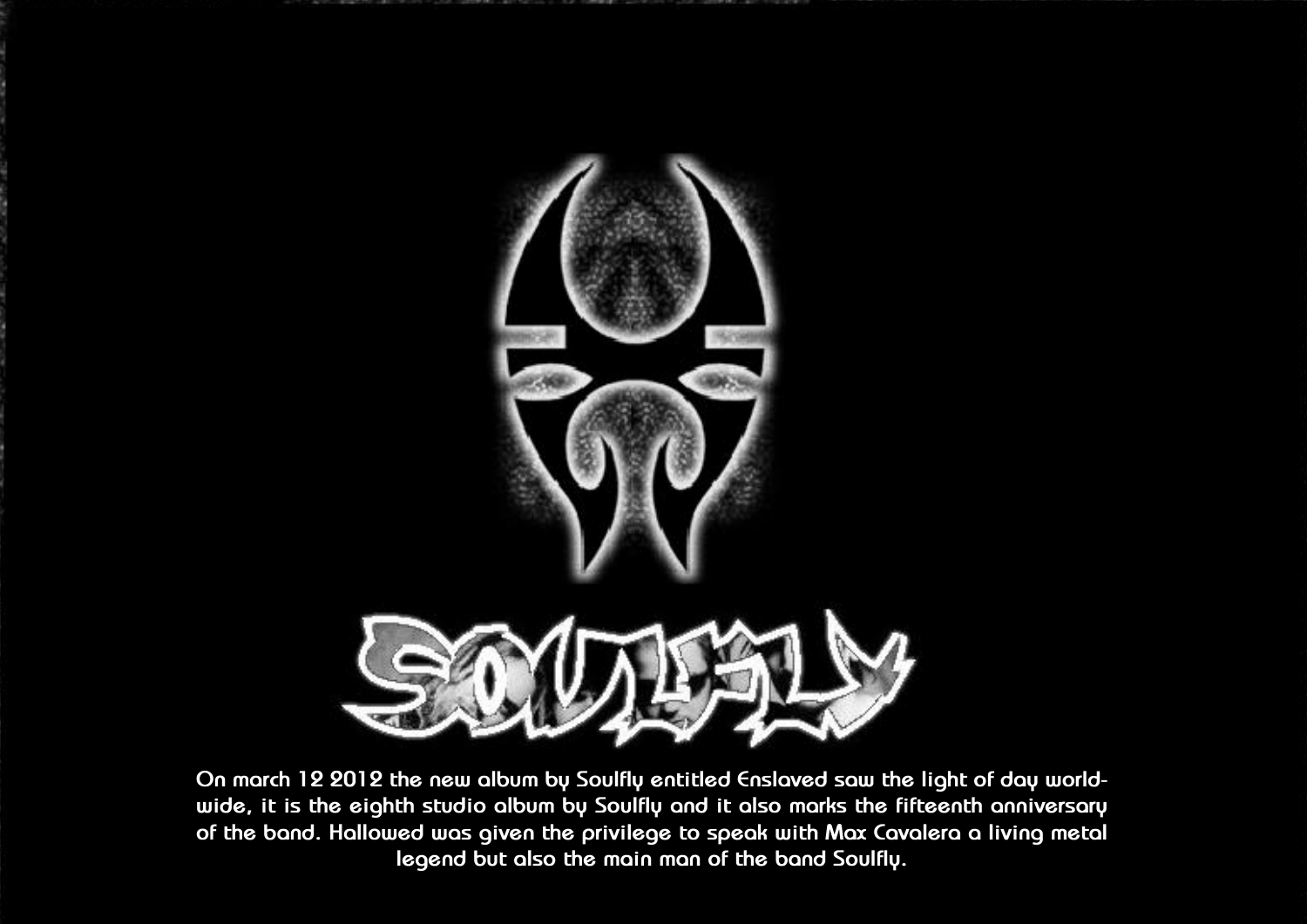written by daniel källmalm photos: soulfly press published on 21/3-2012

years with Soulfly but lets first focus on the newest addition to the called "Enslaved" which seems and more extreme if we are to trust Max Cavalera.

- It is a really exciting record, it is more extreme than the other a long time. records, it got more death memore brutal and aggressive and I'm very excited.

A lot has happened over the and brutality might come as a bit that the album is getting a good reer of Soulfly and a great album was a good introduction as to for them to have out, although for some this newfound aggression plains Max and he also explains of a surprise.

tal sound in the production, it is is down to the introduction of the like Dez Fafara from DevilDri-treme drumming with blastbeats ver and Travis Ryan from Cattle and all the cool drum stuff that Decapitation that does vocals, he can do has made it possible Max also worked with his kids for Max to create "Enslaved" the on one of the tracks, the ending way he envisioned it along with Revengeance which we will get the more extreme bass of Campos Max adds that thanks to the new Much of this aggressive sound new musicians in David Kinkade and Tony Campos on drums and bass. David Kinkade's more ex-

It is an album with cool guests back to later on. According to it has gone more aggressive and

history of this band, the album for I think not many people did to have the headlines aggressive aggressive and so extreme, it co-- I think it's quite unexpected expect our eight album to be so mes with many real killer death awesome because they give new metal influences and it's something I have wanted to do for change and I didn't want to make

Max it is another step in the ca-extreme. The single *World Scum* how the album would sound exbuzz around the internet and Max thinks that even with this new and brutalised sound the fans are going to like the album.

> - Yeah, the new musicians are blood to the band, we needed a another record like "Omen" because it was already done, I wanted something different and "Enslaved" is totally different from "Omen" as it is much more extreme and much more death metal sounding.

> More extreme seems to be the word of the day during this interview, I think that it would not be any chance of missing that and members' backgrounds in bands

like Asesino and Borknagar helps **Slavery & Aggression** to create this more extreme sound In the chapter before we were and he also points out that these looking at excited remarks and guys are the perfect members to have in the band at the moment.

A famous quote is from one of these new guys, David Kinkade is that "Enslaved" is like "Arise" on Crack which is a quote that has been circulating the web for *Scum* video came out on the intersome time now and it is a quote net and many people saw it and Max does not completely agree with as he thinks "Enslaved" is its own album just like "Arise" is.

- I think "Enslaved" is it's own record, it does not sound like this guy in jail and all these crazy "Arise", I think it is more death things happening to the world metal than "Arise", it's got more death metal roots. It is maybe battle between antichrist and Jemore extreme than "Arise" even, he really likes the record and I think that it was an excited comment that he made when we were making the record.

such but what about the feedback from the world outside the band, how has the feedback been from those who have heard anything from the album?

liked it, it is a pretty crazy video like a little movie with none of the band members on the video, it was like a little short film with like JFK, Auschwitz and the final sus and all these really cool hardcore scenes on the video.

They have also gotten a lot of good feedback according to Max and many seems to like the new direction into the more aggressi-

- It's been great man, the *World*  for, to me it is better to be extreme - I really don't give a shit about getting the big radio song or some big hit song, that stuff I don't care and go into a more extreme mode and enjoy the music. I love the fire of the music and the aggression and the extremity of it, I feel great when I play the stuff from Enslaved and it is going to be a great live performance for us to play it live.

taken. In Max's words it might be something of a commercial suicide on one hand but on the other hand it takes the band in a new, more extreme direction.

ve and extreme that the band has box that encapsulates the bearers And this newfound aggression lends itself well to the concept of the album which is slavery in most of its form, new and old. Already the cover artwork with a guy in a torture mask used in the days of slavery bear witness of this theme, the mask is a metal

# **http://www.soulfly.com**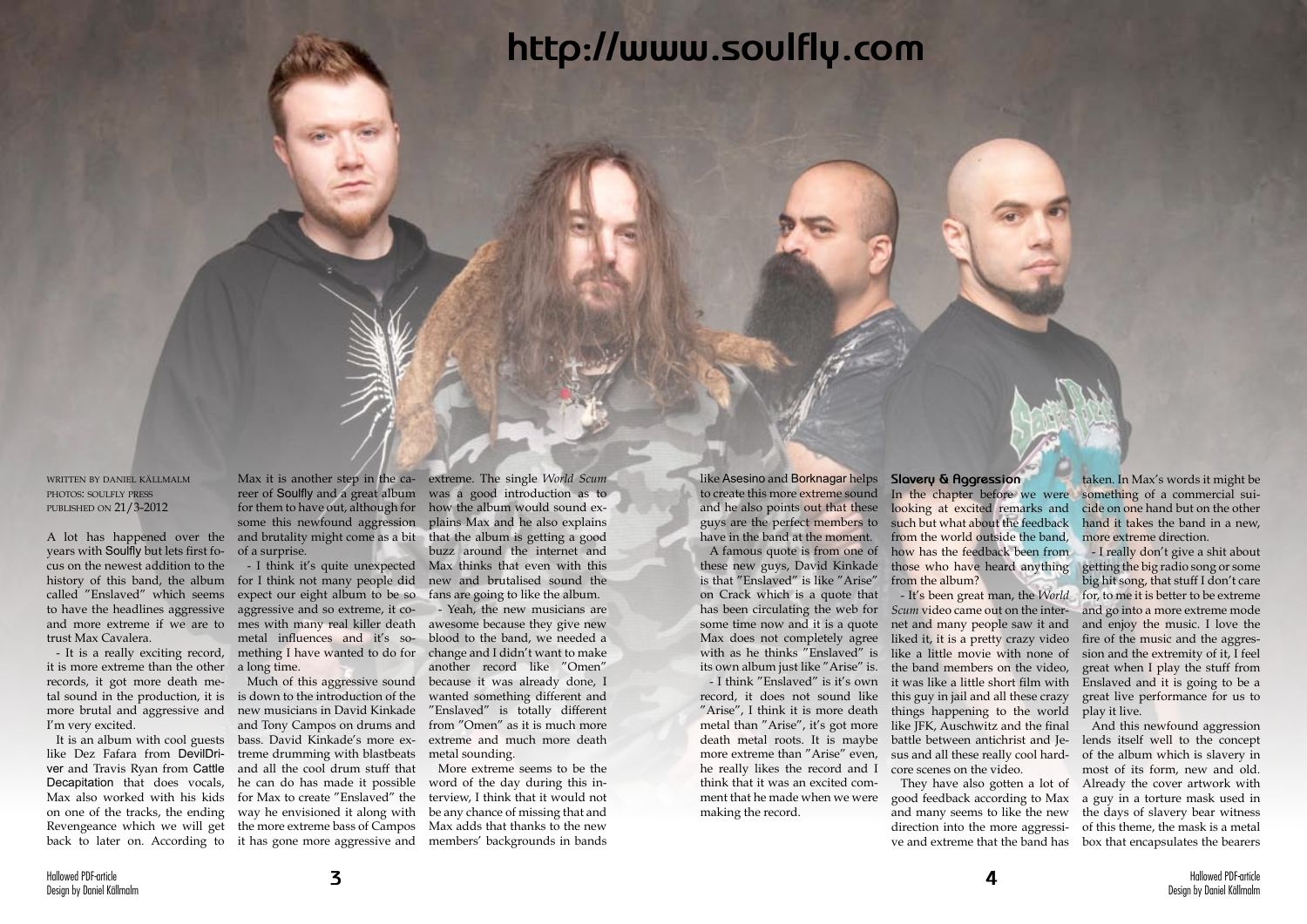

head completely and according to Max it is aggressive and crazy looking.

- The lyrics in the songs are different from each others, we have *Resistance*, the first one, the intro, a poem from a slave that I found in a slavery book then we move into *World Scum* which is about a hundred years of fucked up shit we've done to the world. Then we have *Gladiator* and *Legions* about

the Roman empire and slavery in the Roman Empire and then you have *Treachery*, *American Steel*  which are really not much about slavery but goes a bit off the topic of slavery and *Plata O Plomo* is about Pablo Escobar which con-Max. nects to slavery of all the people working for him doing his drugs and were like slaves of Pablo Escobar.

about slavery while the other half subsequently is not and that is something that creates a dynamic feel to the album, It's kind of cool to have these different vibes going on in the same record, says

About half of the album is heavy nature of the subject which Not many metal bands, if any, touches upon the subject of slavery and that is something that appealed to Max along with the



lends itself to finding heavier ways to express oneself.

- I thought it would be very great and original to touch on that subject. It is also very hardcore, you can really play heavy music around this subject because it's really a kind of heavy subject. Slavery is something heavy that happened, that still happens in many have touched in the musithe world right now and you can do some really heavy riffs and political lyrics about slavery.

- I thought it would be very great and original to touch on that subject. It is also very hardcore, you can really play heavy music around this subject because it's really a kind of heavy subject. Slavery is something heavy that happened, that still happens in the world right now and you can **Family affairs** do some really heavy riffs and political lyrics about slavery.

Max also says that it surprised him that not many other bands has done albums on the concept of Slavery, maybe some blues bands has but none in the metal

world it would seem. - I think that's cool because it keeps the record original and different from everything else out there.

And speaking of original, that is something that Max enjoys being and he is also proud to be touching upon a subject that not cal world before.

- I think creativity is important in a musician's life and if you get stuck doing the same thing over and over you get boring and don't go further in pursuing your career and I think in order to survive you have to let your creativity take over and try to be original as much as you can.

murdered in 1996, Max and his three sons wrote their own parts of the song and Max, Ritchie and Igor sung on this track which has a raw, almost live kind of sound.

The ending song *Revengeance* is a song where Max worked along with his sons, a song about vengeance, about justice, and it is a really heavy tune that Max thinks turned out great. It is a song for their brother Dana Wells who was time.

- Zeuss recorded everybody live and so it is like everybody is playing together like we were playing live and that gave the song some really raw feeling to it and when I heard it back I really liked and I decided to make the song be the last song on the record. I am very proud that I got to work with my kids, having the Cavalera family in the studio doing the song with me was a great moment in my life and I really enjoy that, so it was a great day in the studio.

It was a difficult album Max explains but it was worth it and he is proud of the album which he thinks has songs that will stand the test of time, *World Scum, Gladiator* and *Redemption of Man by God* are the tracks that Max mentions as being tracks that will stand strong even in the face of